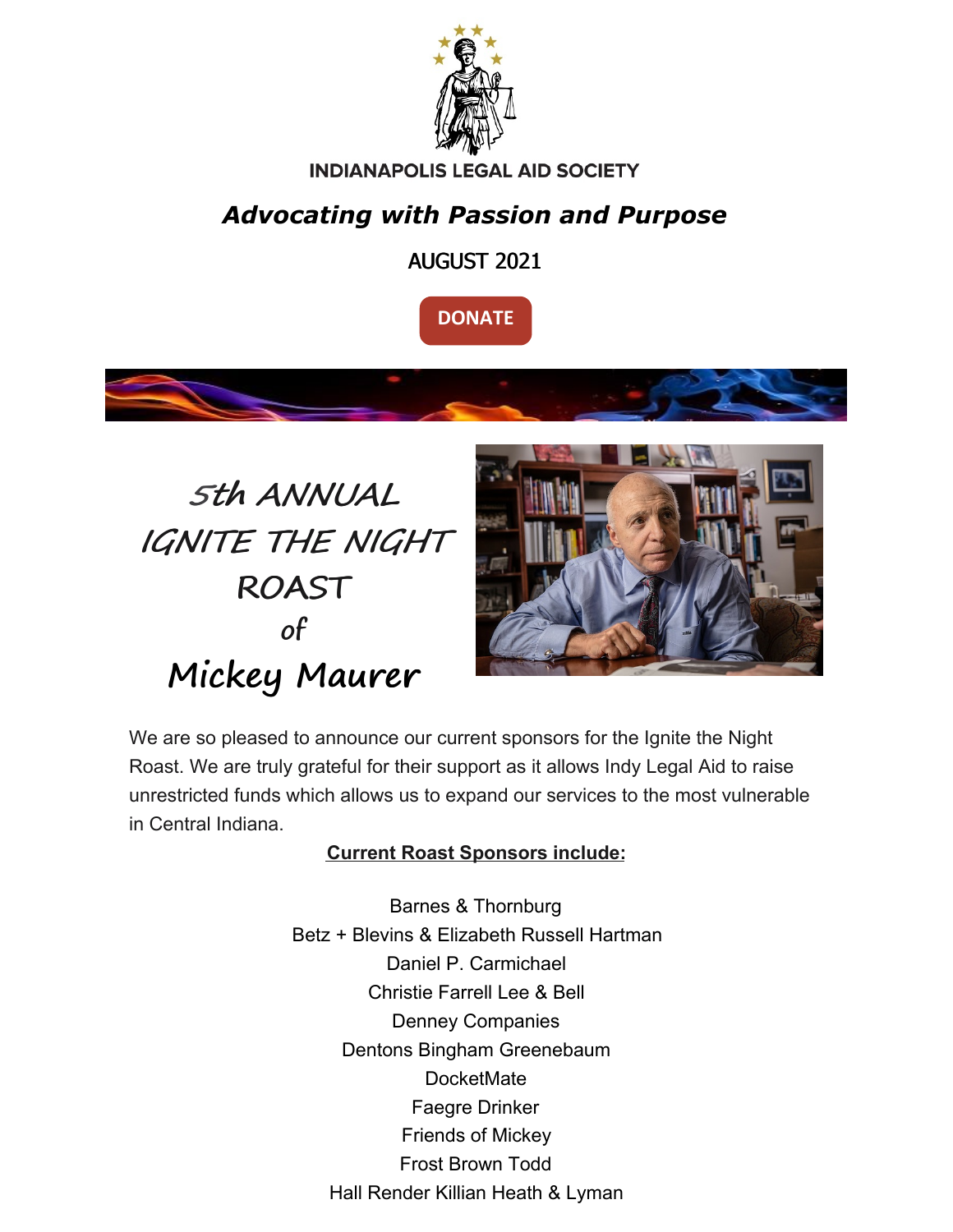Health & Hospital Corporation Hoover Hull Turner Ice Miller Indiana Lawyer/Indianapolis Business Journal Charles & Rebecca Kendall Krieg DeVault Plews Shadley Racher & Braun Quarles & Brady Taft

Event is Thursday, September 23 at The Crane Bay Event Center from 5:00-9:00. Tickets are \$300 and includes an open bar, an exceptional dinner, plenty of parking, and much comic relief!

For more information about the event and**how to buy tickets or sponsor**, click **[HERE](https://www.indylas.org/2021-ignite-the-night-roast)[!](https://em-ui.constantcontact.com/em-ui/em/page/em-ui/email#)**

Funds raised at the Roast will boost vitally needed operating funds for Indy Legal Aid. These funds help us increase the number of under-served individuals and families that we serve in Central Indiana.

> *All CDC and local health department guidance will be followed in order to ensure a safe and enjoyable evening for all.*

REINSTATEMENT

### **August Success Story**

In March 2021, "Carol" came to the Indianapolis Legal Aid Society after she tried to reduce Traffic Court fees she owed through the Traffic Amnesty

program. She had been laid off during the pandemic, had separated from her husband, and was taking care of her four-year-old granddaughter while her oldest daughter worked fulltime. She needed to be able to drive to take care of her granddaughter and look for new employment.

Carol went to the Traffic Court to pay court fees that she owed so that she could reinstate her license only to discover that she had to pay many more Court fees for traffic violations that she did not cause. She discovered that these additional violations were the result of a family member using her name without her knowledge during traffic stops. Although the Court granted Carol a Traffic Amnesty petition and reduced her fees in December 2020, she was still unable to pay the remaining fees in these cases.

Gina Frey, volunteer attorney at the Indianapolis Legal Aid Society, worked with Carol on the steps she needed to take to reinstate her license. As part of the reinstatement, Gina negotiated with the Marion County prosecutor's office to get two of her cases dismissed and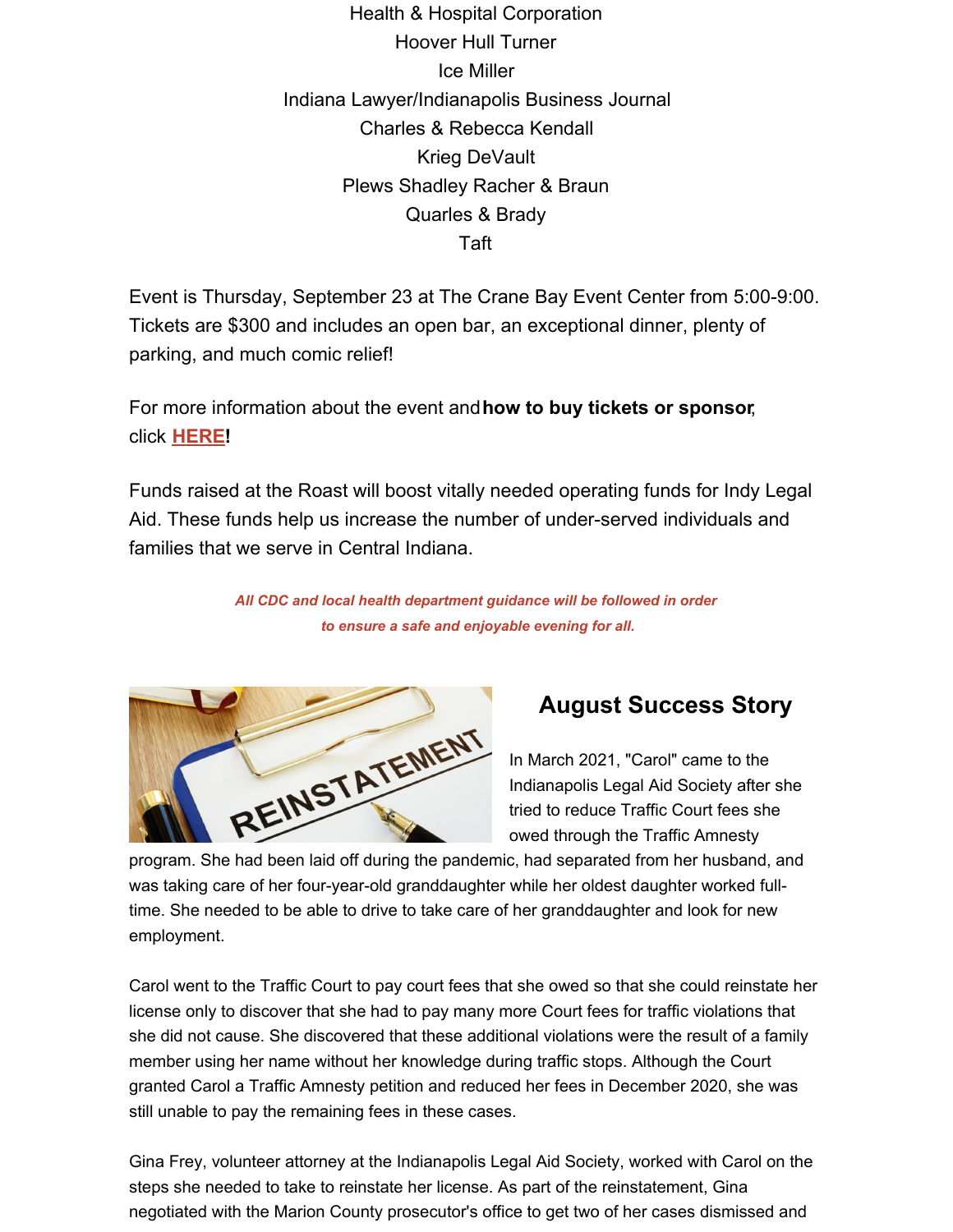the fees waived in the remaining seven cases. Carol was immensely relieved that she did not have to pay these substantial Court fees. Gina then worked with Carol to fill out a petition to waive the BMV's reinstatement fee of \$1,685. In May 2021, the Court granted her petition and Carol was free to go to the BMV to reinstate her license.

Carol can now live her life and take care of her family with the freedom that comes with having a driver's license.

### **Meet Indy Legal Aid's New Social Worker**

"Help, Educate, Empower" is how Indy Legal Aid's new social worker, Kelly Hunter, approaches her interactions with individuals and families. "I believe as humans, we have a duty to be of service to our fellow man with a heart of compassion and love," Kelly commented.

Kelly chose social work as her career path after working with a career coach at The John H. Boner Center who helped her decide between social work, physical therapy, and respiratory therapy. Kelly's goal was to help as many people as possible and both physical and respiratory therapies had limited



populations. In 2014, Kelly obtained her Bachelor of Social Work from the University of Indianapolis.

Kelly has worked in various roles at the Marion County Community Corrections (MCCC) and Ivy Tech. After graduating with her BSW, she continued to work with MCCC and began working for a Transitional Living Program through Stopover, Inc. which provides youth shelter and support. It was at this time that Kelly had an unexpected fall at her home which caused her to become an above- the-knee amputee. This immobilizing injury occurred in September 2015 and resulted in her leaving her job with Stopover, Inc. as she could no longer fulfill her duties.

At this time, Kelly began to self-reflect on where she was going in her life. "My faith caused me to draw nearer to God to seek guidance and fulfillment in the next steps and to overcome the bondage of fear that had consumed my life for so many years. God gave me Alabama," Kelly said. But instead of moving to the State of Alabama, Kelly now works on Alabama Street where Indy Legal Aid is located.

Kelly will be focusing on the Second Chance Workshops, a driver's license reinstatement program with the Marion County Prosecutor's Office, that helps Hoosiers with traffic tickets and the excessive fees imposed by the BMV that follow and the BY Plus Construction Roundtable Jobs Initiative Project. Kelly will also be working with underserved populations to recognize their need for social services outside of their legal issues, while providing an opportunity to minimize or remove barriers that prevent these clients from succeeding.

"We are so fortunate to have Kelly on staff," said John Floreancig, Indy Legal Aid General